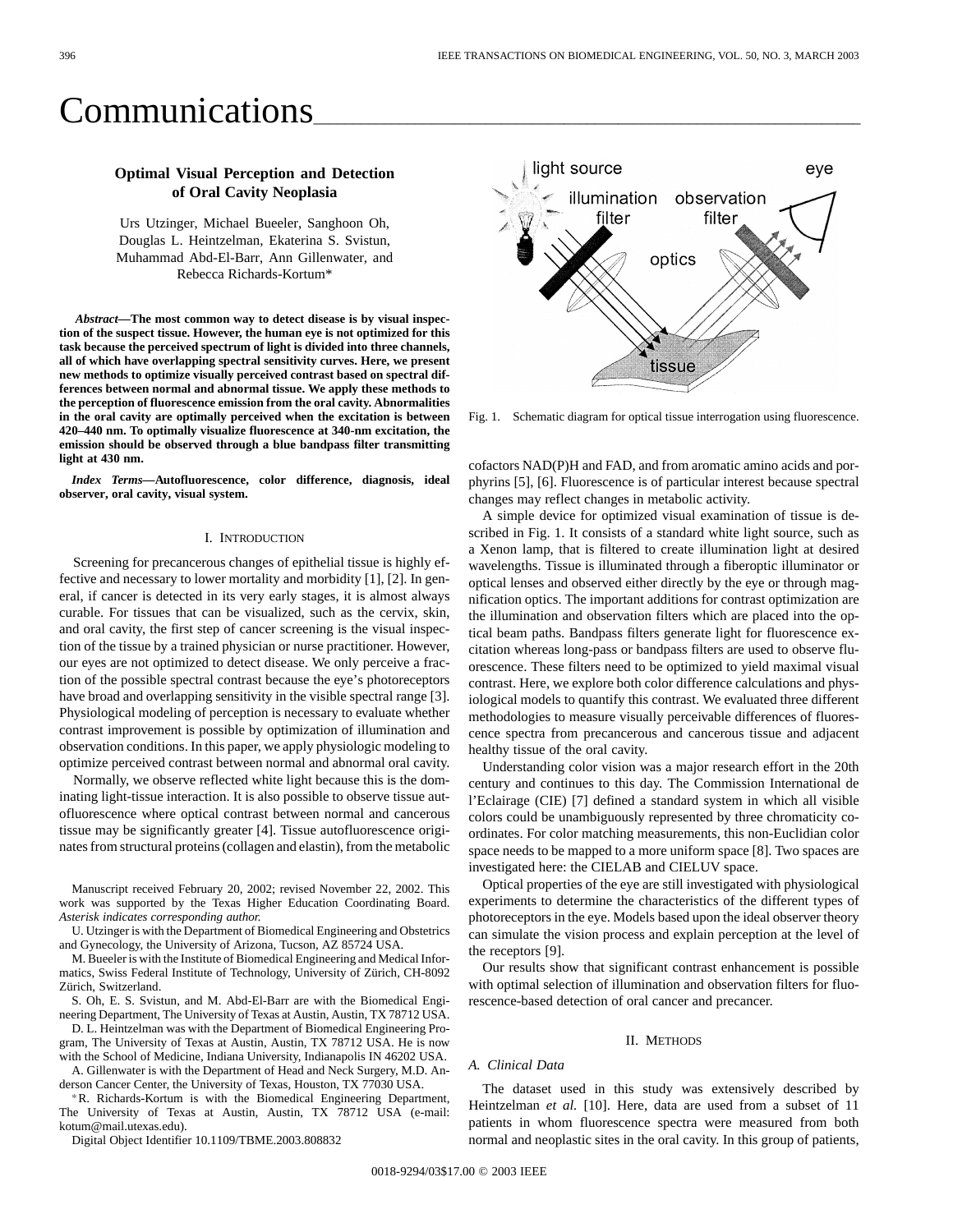

Fig. 2. Typical fluorescence EEM of cancerous oral cavity. Ordinate is the excitation wavelength and abscissa the emission wavelength. Contour lines connect points with the same fluorescence intensity. Excitation and observation conditions marked with A and B are referred to in the text and Fig. 4.

spectra were measured from 19 normal sites, seven precancerous sites, and eight sites with cancer. For the purpose of analysis, spectra from precancerous and cancerous sites were considered as a single group (abnormal). From these data all possible pairwise combinations of normal and abnormal spectra within a single patient were created resulting in 19 pairs. Eleven of these pairs compared normal spectra with precancerous spectra. The spectroscopic device used to acquire fluorescence excitation emission matrices (EEMs) is described in detail by Zuluaga *et al.* [11]. It measures emission spectra at 18 different excitation wavelengths, ranging from 330 to 480 nm. For the analysis presented here, the emission range was limited from 400–590 nm.

An example fluorescence EEM is presented in Fig. 2. Emission wavelength is plotted on the abscissa and the excitation wavelength on the ordinate. Contour lines connect points of equal intensity. This cancerous site emits light at 350/450 nm (excitation/emission) which is consistent with NAD(P)H and structural proteins and at 450/530 nm which is consistent with FAD and structural proteins. Hemoglobin absorption of the fluorescence light at 420 nm can be observed as valleys in emission and excitation direction.

## *B. Contrast Calculation*

In this investigation, three different contrast calculation methods were applied to calculate the perceived visual contrast between normal and abnormal tissue. Since we were only interested in relative color differences, all emission spectra were normalized to either the maximum of the normal or abnormal spectrum, whichever was greater. This is equivalent to assuming that we have sufficient neural stimuli so that the light level does not affect the color perception.

Two of the three calculation methods are based on the CIE specifications of the standard observer of colorimetry [7]. Spectra from normal and abnormal sites are converted to the appropriate values in the tristimulus space. The color difference is then calculated by measuring the Euclidian distance between the two points. Points which are further apart correspond to higher perceived contrast.

The color spaces used here were the  $L^*a^*b^*$  (CIELAB) and the  $L^*u^*v^*$  (CIELUV) system. In the  $L^*a^*b^*$  system,  $L^*$  represents lightness, positive  $a^*$  redness, negative  $a^*$  greenness, positive  $b^*$  yellowness, and negative  $b^*$  blueness. In the CIELAB system, color difference was calculated using the method described by Glasser *et al.* [12] and in the CIELUV system with the method defined by CIE [13]. For historical reasons, both the CIELAB and the CIELUV color space are recommended to calculate color differences.



Fig. 3. Comparison of perceived contrast between normal and neoplastic oral cavity at different excitation wavelengths with observation of the whole emission wavelength range. Average contrast between fluorescence emission spectra of normal and abnormal oral cavity is plotted. Contrast values are calculated using three different methods. At 330-nm excitation, the error bars represent one standard deviation. Contrast improvement between excitation at 440 (A) and 340 (B) is statistically significant ( $p < 0.01$ ).

The third method to calculate contrast differences is based on a physiological model and makes use of ideal observer analysis. The calculated contrast values represent the performance of the eye as a threechannel photodetector, taking the sensitivity of the red, blue, and green cones [14] and the transmittance of the ocular media [15] into account. The contrast based upon the difference in the total radiance (intensity) and wavelength distribution (color) was calculated according the method of Geisler [9]. This theory evaluates the performance of the observer at the level of the photopigments in the human cone photoreceptors, whereas the CIE models are based on the contrast perceived by the brain.

The three methods were independently applied to the data set. The average contrast difference between normal and abnormal spectra from all 19 spectral pairs was calculated separately for each excitation wavelength (330 to 480 nm) assuming the entire emission spectrum was viewed. This is equivalent to an observer wearing long-pass filters to block the reflected excitation light from entering the eye. Values from the same excitation wavelength were then averaged and, in a second step, compared with other observation conditions using the Student's t-test.

In addition, fluorescence can be viewed with bandpass filters of variable width and center wavelength. For this level of optimization, only one method was chosen: the CIELAB method of Glasser *et al.* [12]. We calculated average contrast values for bandpass-filtered emission with bandwidths ranging from 20 to 100 nm in 10-nm steps. The center wavelength of the bandpass filter was shifted over the measured emission spectra in 10-nm steps. We investigated whether any of these spectrally limited stimuli are able to produce higher contrast value than the full fluorescence emission spectrum.

#### III. RESULTS

#### *A. Observation of Entire Emission Epectrum*

Results from the analysis of visual examination of the full fluorescence emission spectrum are shown in Fig. 3. The averaged contrast values are plotted at each excitation wavelength for all three contrast calculation methods. At 330-nm excitation, the standard deviation of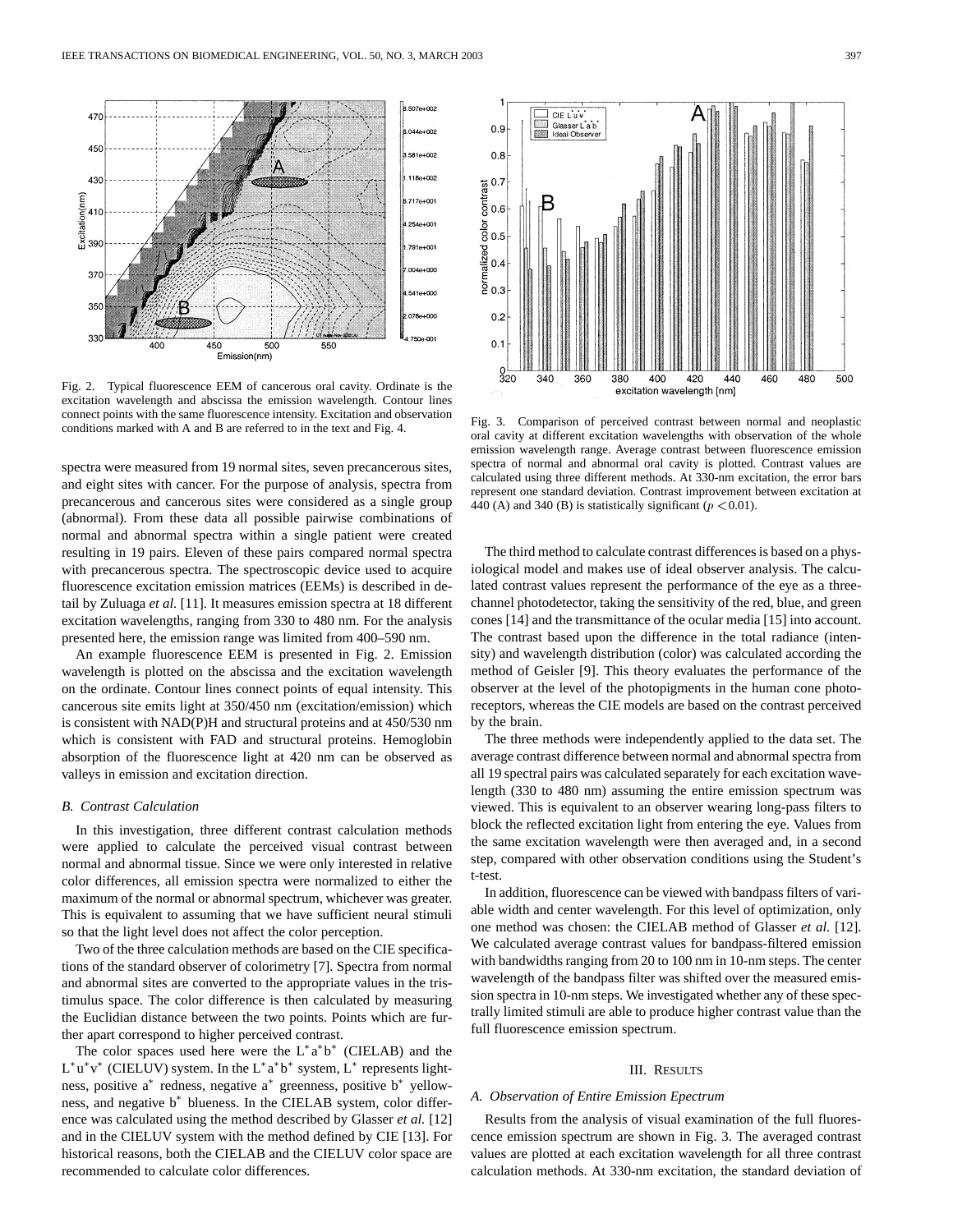ples. The analysis of 11 paired samples showed contrast maxima at the 5.735e+001 same observation conditions as was found previously. The decrease at the best observation condition (location A) was 25%, however, the decrease was not statistically significant ( $p = 0.14$ ). 461e+001

#### IV. DISCUSSION AND CONCLUSION

analysis to quantify this reduction by excluding the cancerous sam-

In this paper, we evaluated the use of color difference formulae and of a physiological model of human photoreceptor responses for optimizing the perception of oral cavity disease. All efforts were focused on the observation of tissue fluorescence. However, the methodologies are universal and can also be used to analyze reflected light.

We demonstrated that selecting appropriate excitation wavelengths for visual fluorescence observation increases the perceived contrast by a factor of two. The best excitation wavelengths for investigation of oral cavity neoplasia are between 420 and 440 nm. The use of bandpass filters for the observation of fluorescence emission can potentially increase the perceivable contrast between normal and abnormal tissue. However, we could not demonstrate statistical significance at the best excitation wavelength. An observation of the emitted fluorescence through a bandpass filter of 50 nm centered at 515 nm provides color stimuli that are best distinguishable by the human visual system. The optimally observed center wavelength at 515 nm is in the green spectral range which is ideally located in the middle of the sensitivity maxima of the three cone photoreceptors. Our results confirm that the contrast is reduced by 25% when observing normal versus precancerous samples compared with observations that include cancerous samples. However, the decrease was not statistically significant.

In all calculations, it was assumed that the power of the excitation light source is not limited and that the color photoreceptors are sufficiently activated. However, visual fluorescence observation is a lowlight level process and the reduction of the observation bandwidth will result in lesser neural stimulations. Fluorescence intensities at ultraviolet excitation (e.g., 340 nm) can be one to two orders of magnitude stronger (see [16] and Fig. 2) than at blue excitation. We found that by using an observation bandpass filter that transmits blue light at 430 nm, we can significantly increase the perceivable contrast and compensate for the otherwise poor contrast at this excitation wavelength. Further research is necessary to simulate low-light level observation using an extended model of color visions such as the CA90 model [17].

#### ACKNOWLEDGMENT

The authors would like to thank Dr. W. S. Geisler, III, for numerous valuable discussions at The University of Texas at Austin.

#### **REFERENCES**

- [1] "Improving Oral Health: Preventing Unnecessary Disease Among All Americans," U.S. Department of Health and Human Services, Centers for Disease Control and Prevention, Atlanta, GA, 2001.
- [2] "Cancer Facts & Figures—2001," American Cancer Society, Atlanta, GA, Rep. 01–300M-No. 5008.01.
- [3] B. Wandell, *Foundation of Vision*. Sunderland, MA: Sinauer, 1995.
- [4] M. L. Harries, S. Lam, C. MacAulay, J. Qu, and B. Palcic, "Diagnostic imaging of the larynx: Autofluorescence of laryngeal tumours using the helium-cadmium laser," *J. Laryngol. Otol.*, vol. 109, no. 2, pp. 108–110, 1995.
- [5] R. R. Richards-Kortum and E. Sevick-Muraca, "Quantitative optical spectroscopy for tissue diagnosis," *Annu. Rev. Phys. Chem.*, vol. 47, pp. 555–606, 1996.
- [6] N. Ramanujam, "Fluorescence spectroscopy of neoplastic and nonneoplastic tissues," *Neoplasia*, vol. 2, no. 1–2, pp. 89–117, 2000.
- [7] Commission international de l'eclairage, *Colorimetry*, 2nd ed. Vienna, Austria: CIE, 1986.
- [8] D. L. MacAdam, "Visual sensitivities to color differences in daylight," *J. Opt. Soc. Amer.*, vol. 32, pp. 247–274, 1942.

Fig. 4. Average contrast between normal and abnormal oral cavity at excitation wavelength versus center wavelength of the bandpass emission filter. The bandpass of the emission filter was 50 nm. Contrast in area A is 15% larger than at 430-nm excitation and full emission spectrum observation (Fig. 2). Contrast in area B is 30% lower than in area A.

500

wavelength [nm]

520

540

824e+00 B6e+001

 $9120 + 00$ 275e+001

373e+000

makmo

the 19 sample pairs is also shown. All three computational methods reveal similar trends and differences are small compared with the standard deviation. The two methods based on the CIE standard observer show highest contrast at 440-nm excitation. Results from the ideal observer theory also peak near this wavelength but the highest contrast was calculated at 470-nm excitation. In general, excitation between 420–470 nm produces high perceivable contrasts. Maximal contrast calculated with the method of Glasser *et al.* [12] at 440-nm excitation (location A) is significantly higher (factor of 2,  $p < 0.01$ ) than minimal contrast at 340-nm excitation (location B).

#### *B. Optimized Observation and Excitation Conditions*

One method was chosen to further optimize perceived contrast with bandpass filtered observation. The method of Glasser *et al.* in the CIELAB color space is ideal for this purpose because the color space transformation does not involve division of intensities which can become zero when the filter bandwidth is small.

Fig. 4 shows an example of optimized observation conditions through a 50-nm wide bandpass filter. Similar to Fig. 2, the center wavelength of the observation filter is plotted on the abscissa and the excitation wavelength on the ordinate, and contour lines connect points of equal contrast. Areas with a local contrast increase are observed in all configurations. They are at 430/515 nm (excitation/emission wavelength, location A, blue excitation), 410/510 nm, 460/520 nm, 330/430 nm (location B, UV excitation), and 380/440 nm, and listed here in order of decreasing contrast contribution. The best results in all simulated observation configurations were fluorescence excitation at 430 nm and observation of the emitted light through a 50-nm-wide band at 515 nm (location A in Figs. 2 and 4). A larger or smaller observation bandwidth resulted in reduced contrast (3%–8%), however, these differences were not statistically significant ( $p > 0.3$ ). At 430/515 nm (blue excitation), the contrast increased with all bandpass filters compared with no bandpass filtering. However, none of these increases are statistically significant  $p \ge 0.2$ ). Maximal increase was 15% (location A). In contrast, observing fluorescence through a bandpass filter (bandwidth < 100 nm) at 340/430 nm (location B) is advantageous because contrast is increased between 50% and 75%  $(p \le 0.03)$ . However, this optimized contrast is still 30% below the highest achievable contrast at 430/515 nm (location A).

It is expected that contrast between normal and precancerous tissue is lower than between normal and cancerous tissue. We repeated our



460

480

Emission center

م<br>أ

350

В 330

440